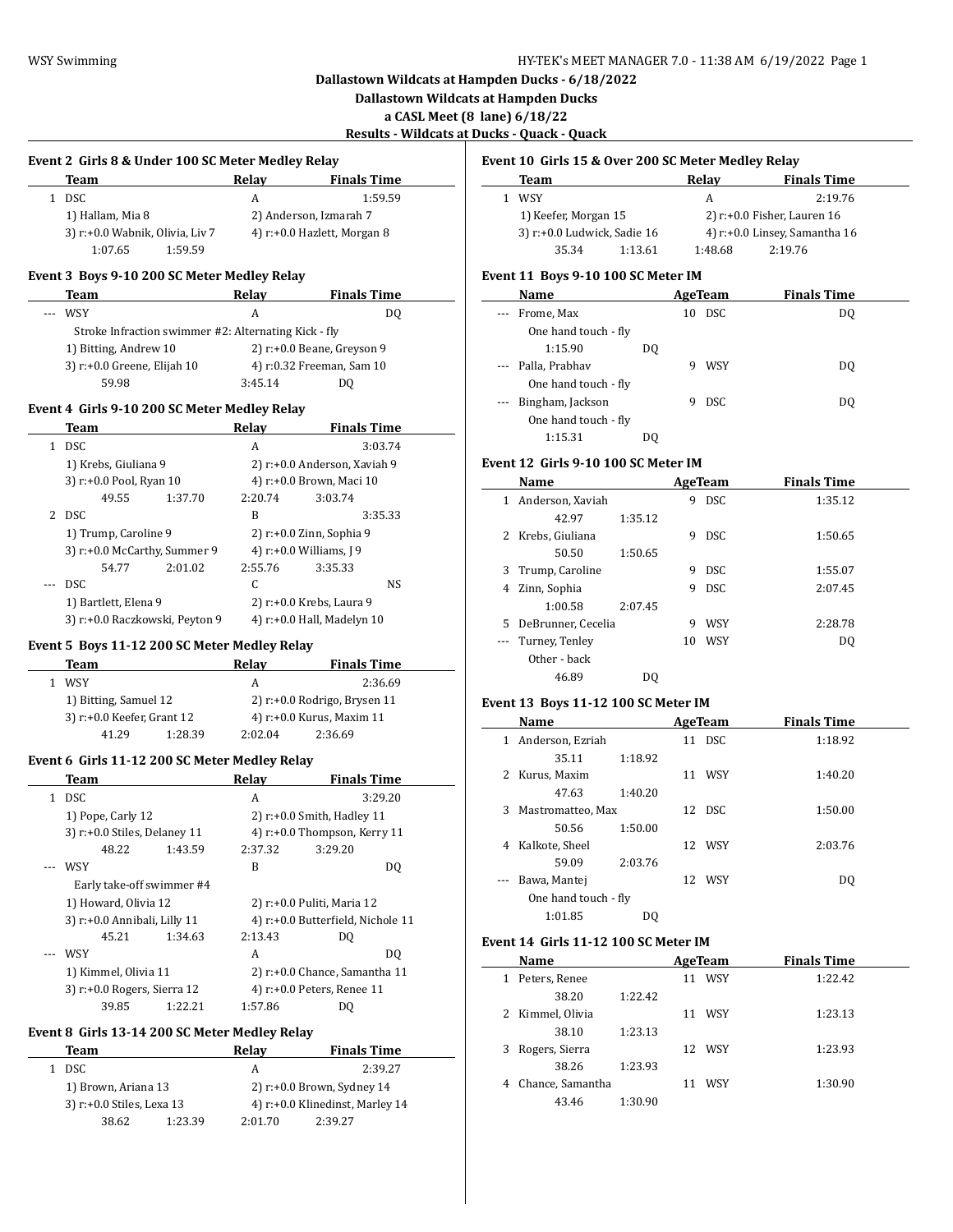**Dallastown Wildcats at Hampden Ducks**

**a CASL Meet (8 lane) 6/18/22**

**Results - Wildcats at Ducks - Quack - Quack**

|          |                                                |                                   |                                       | <b>Results - Wildcats at Duc</b> |    |
|----------|------------------------------------------------|-----------------------------------|---------------------------------------|----------------------------------|----|
|          | (Event 14 Girls 11-12 100 SC Meter IM)<br>Name |                                   | <b>AgeTeam</b>                        | <b>Finals Time</b>               | Ev |
|          | 5 Stiles, Delaney                              |                                   | 11 DSC                                | 1:53.18                          |    |
|          | 50.43                                          | 1:53.18                           |                                       |                                  |    |
|          | 6 Thompson, Kerry                              |                                   | 11 DSC                                | 2:10.29                          |    |
|          | --- Annibali, Lilly                            |                                   | 11 WSY                                | X1:31.04                         | Ev |
|          | 42.15                                          | 1:31.04                           |                                       |                                  |    |
|          | --- Puliti, Maria                              |                                   | 12 WSY                                | X1:33.61                         |    |
|          | 44.68                                          | 1:33.61                           |                                       |                                  |    |
| ---      | Howard, Olivia                                 |                                   | 12 WSY                                | X1:40.27                         |    |
|          | 45.14                                          | 1:40.27                           |                                       |                                  |    |
| $\cdots$ | Temple, Riley                                  |                                   | 12 WSY                                | X1:40.93                         |    |
|          | 48.81                                          | 1:40.93                           |                                       |                                  |    |
|          |                                                |                                   |                                       |                                  |    |
|          | Event 15 Boys 13-14 100 SC Meter IM            |                                   |                                       |                                  |    |
|          | Name                                           |                                   | <b>AgeTeam</b>                        | <b>Finals Time</b>               |    |
|          | 1 Hearn, Mitch                                 |                                   | 14 WSY                                | 1:10.53                          |    |
|          | 33.40                                          | 1:10.53                           |                                       |                                  |    |
|          | 2 Anderson, Arijah                             |                                   | 13 DSC                                | 1:10.61                          |    |
|          | 32.46                                          | 1:10.61                           |                                       |                                  | Ev |
|          | 3 Annibali, Luca                               |                                   | 13 WSY                                | 1:17.98                          |    |
|          | 36.77                                          | 1:17.98                           |                                       |                                  |    |
| ---      | Bawa, Aveer                                    |                                   | 13 WSY                                | DQ                               |    |
|          | Other - back                                   |                                   |                                       |                                  |    |
|          | 1:18.13                                        | DQ                                |                                       |                                  |    |
|          | Event 16 Girls 13-14 100 SC Meter IM           |                                   |                                       |                                  |    |
|          | Name                                           |                                   | <b>AgeTeam</b>                        | <b>Finals Time</b>               |    |
|          |                                                | the control of the control of the |                                       |                                  |    |
|          | 1 Brown, Ariana                                |                                   | 13 DSC                                | 1:25.50                          |    |
|          | 40.07                                          | 1:25.50                           |                                       |                                  |    |
|          | 2 Brown, Sydney                                |                                   | 14 DSC                                | 1:27.20                          |    |
|          |                                                |                                   |                                       |                                  |    |
|          | 41.03                                          | 1:27.20                           |                                       |                                  |    |
|          | 3 Klinedinst, Marley                           |                                   | 14 DSC                                | 1:42.68                          |    |
|          | Event 17 Boys 15 & Over 100 SC Meter IM        |                                   |                                       |                                  |    |
|          | Name                                           |                                   |                                       | <b>Finals Time</b>               |    |
|          |                                                |                                   | <b>Example 2018 AgeTeam</b><br>18 WSY |                                  | Ev |
|          | 1 Seman, Alex                                  |                                   |                                       | 1:05.74                          |    |
|          | 30.59                                          | 1:05.74                           |                                       |                                  |    |
|          | 2 Krebs, Noah                                  |                                   | 16 DSC                                | 1:09.73                          |    |
|          | 30.16                                          | 1:09.73                           |                                       |                                  |    |
|          | Event 18 Girls 15 & Over 100 SC Meter IM       |                                   |                                       |                                  |    |
|          | Name                                           |                                   | AgeTeam                               | <b>Finals Time</b>               |    |
|          | 1 Keefer, Morgan                               |                                   | 15 WSY                                | 1:14.04                          |    |
|          | 35.25                                          | 1:14.04                           |                                       |                                  |    |
|          | 2 Linsey, Samantha                             |                                   | 16 WSY                                | 1:19.18                          |    |
|          | 36.56                                          | 1:19.18                           |                                       |                                  |    |
| 3        | Ludwick, Sadie                                 |                                   | 16 WSY                                | 1:19.24                          |    |
|          | 37.75                                          | 1:19.24                           |                                       |                                  |    |
| 4        | Hazlett, Lauren                                |                                   | 15 DSC                                | 1:21.82                          |    |
|          | 37.40                                          | 1:21.82                           |                                       |                                  |    |
| 5        | Fisher, Lauren                                 |                                   | 16 WSY                                | 1:24.23                          |    |
|          | 40.49                                          | 1:24.23                           |                                       |                                  |    |
|          | Johnston, Lily                                 |                                   | 15 WSY                                | X1:30.72                         |    |
|          | 42.47                                          | 1:30.72                           |                                       |                                  | Ev |

|              | Event 19 Boys 8 & Under 25 SC Meter Freestyle           |    |                |                    |
|--------------|---------------------------------------------------------|----|----------------|--------------------|
|              | Name                                                    |    | <b>AgeTeam</b> | <b>Finals Time</b> |
|              | 1 Diehl, William                                        |    | 8 DSC          | 19.23              |
|              | 2 Kumar, Rohan                                          |    | 8 DSC          | 26.63              |
|              |                                                         |    |                |                    |
|              | Event 20  Girls 8 & Under 25 SC Meter Freestyle<br>Name |    | <b>AgeTeam</b> | <b>Finals Time</b> |
| $\mathbf{1}$ | Hazlett, Morgan                                         |    | 8 DSC          | 20.39              |
| 2            | Hockenbery, Brooke                                      |    | 8 WSY          | 21.90              |
| 3            |                                                         |    | 8 WSY          | 22.29              |
|              | Buchs, Lily                                             |    |                | 25.55              |
| 4<br>5       | Ravo, Adalynn                                           | 7  | DSC            |                    |
|              | Hallam, Mia                                             |    | 8 DSC          | 27.73              |
| 6            | Patel, Aashvi                                           |    | 7 WSY          | 28.68              |
| 7            | Decker, Heidi                                           |    | 8 WSY          | 32.06              |
|              | 8 Hall, Olivia                                          |    | 8 DSC          | 34.18              |
|              | --- Zinn, Jocelyn                                       |    | 8 DSC          | X29.34             |
| ---          | Anderson, Umah                                          |    | 5 DSC          | X44.87             |
| ---          | Peffer, Nora                                            |    | 6 DSC          | X49.55             |
|              | Event 21  Boys 9-10 50 SC Meter Freestyle               |    |                |                    |
|              | Name                                                    |    | AgeTeam        | <b>Finals Time</b> |
| $\mathbf{1}$ | Herman, Landry                                          | 9. | <b>DSC</b>     | 41.71              |
| 2            | Bitting, Andrew                                         |    | 10 WSY         | 45.59              |
| 3            | Greene, Elijah                                          |    | 10 WSY         | 46.13              |
| 4            | Frome, Max                                              |    | 10 DSC         | 54.37              |
| 5.           | Paul, Aiden                                             |    | 10 DSC         | 1:01.38            |
| 6            | Gupta, Adamya                                           |    | 10 WSY         | 1:04.66            |
| 7            | Gamble, Jackson                                         |    | 9 DSC          | 1:08.03            |
| 8            | Kosuri, Arjun                                           |    | 10 WSY         | 1:22.47            |
| ---          | Beane, Greyson                                          | 9  | WSY            | X44.17             |
|              | Event 22 Girls 9-10 50 SC Meter Freestyle               |    |                |                    |
|              | Name                                                    |    | <b>AgeTeam</b> | <b>Finals Time</b> |
|              | 1 Blouch, Natalie                                       |    | 10 WSY         | 33.58              |
| 2            | Williams, J                                             |    | 9 DSC          | 41.41              |
| 3            | McCarthy, Summer                                        |    | 9 DSC          | 49.16              |
| 4            | Raczkowski, Peyton                                      |    | 9 DSC          | 56.19              |
| 5            | Zhang, Kathryn                                          |    | 10 WSY         | 56.35              |
| 6            | Hall, Madelyn                                           | 10 | DSC            | 1:00.35            |
| 7            | DeBrunner, Cecelia                                      | 9  | WSY            | 1:06.78            |
| 8            | Shah, Mahee                                             | 9  | WSY            | 1:13.83            |
| ---          | Levin, Julia                                            | 9  | WSY            | X1:10.68           |
|              | Soni, Yashvi                                            | 9  | <b>WSY</b>     | X1:42.39           |
|              | Pugaliya, Aadrita                                       | 9  | WSY            | X1:44.14           |
|              |                                                         |    |                |                    |
|              | Event 23  Boys 11-12 50 SC Meter Freestyle              |    |                |                    |
|              | Name                                                    |    | <b>AgeTeam</b> | <b>Finals Time</b> |
| 1            | Keefer, Grant                                           |    | 12 WSY         | 29.42              |
| 2            | Allen, Jackson                                          | 12 | DSC            | 35.78              |
| 3            | Rodrigo, Brysen                                         | 11 | WSY            | 35.94              |
| 4            | Tyson, Carter                                           | 12 | DSC            | 42.45              |
| 5            | Kalkote, Sheel                                          | 12 | WSY            | 45.76              |
| 6            | Lenhart, Ben                                            | 12 | <b>DSC</b>     | 48.81              |
| 7            | Bawa, Mantej                                            | 12 | WSY            | 54.12              |
| ---          | Bitting, Samuel                                         | 12 | WSY            | X36.19             |
|              | Kohli, Gurman                                           | 12 | WSY            | X1:10.32           |
|              |                                                         |    |                |                    |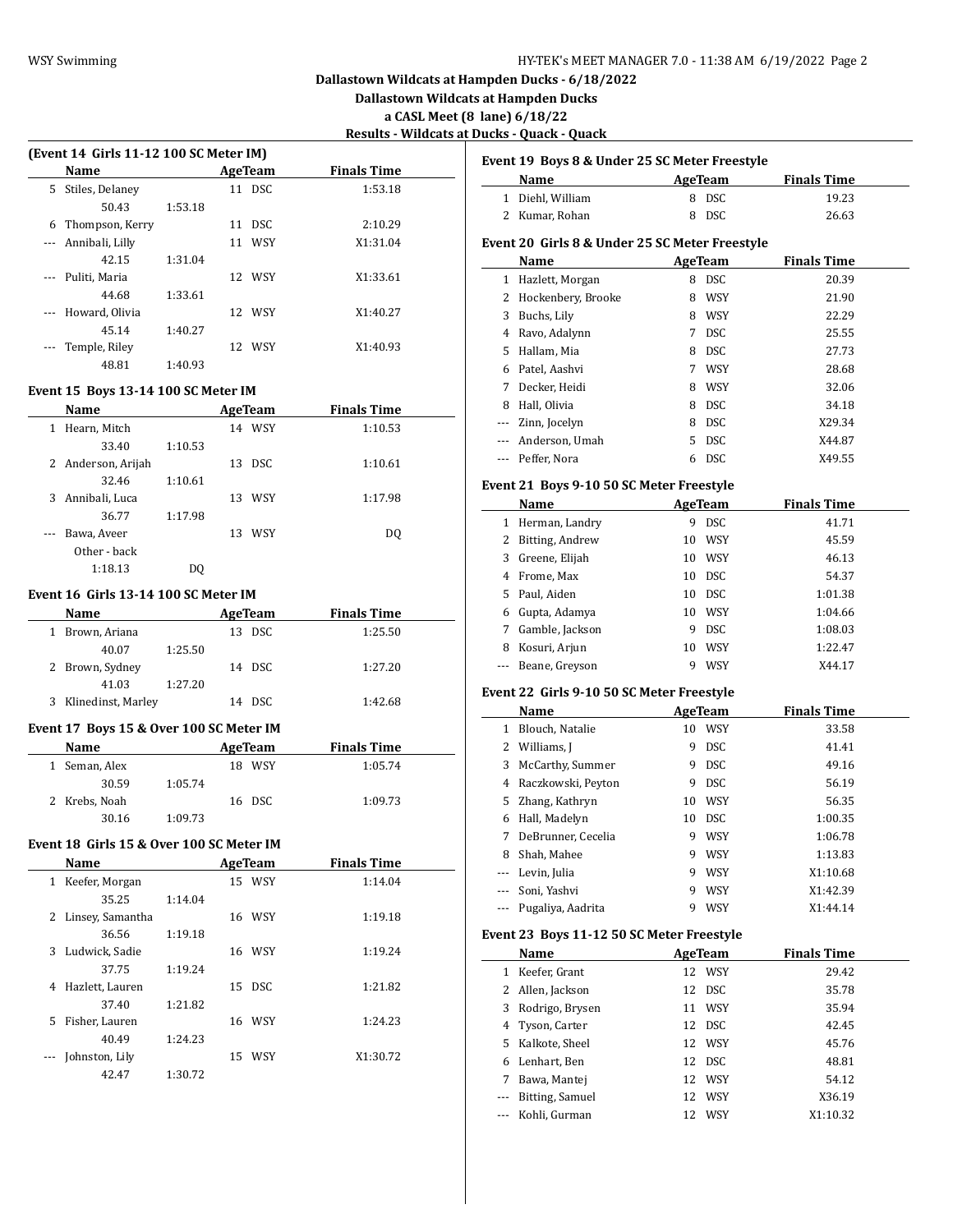**Dallastown Wildcats at Hampden Ducks**

**a CASL Meet (8 lane) 6/18/22**

# **Results - Wildcats at Ducks - Quack - Quack**

| Event 24 Girls 11-12 50 SC Meter Freestyle |                      |    |            |                    |
|--------------------------------------------|----------------------|----|------------|--------------------|
|                                            | Name                 |    | AgeTeam    | <b>Finals Time</b> |
| 1                                          | Thumma, Ava          | 11 | <b>WSY</b> | 34.57              |
| 2                                          | Howard, Olivia       |    | 12 WSY     | 38.63              |
| 3                                          | Butterfield, Nichole |    | 11 WSY     | 38.98              |
| 4                                          | Smith, Hadley        | 11 | DSC.       | 42.04              |
| 5                                          | Robertson, Jayden    |    | 12 WSY     | 48.34              |
| 6                                          | Thompson, Kerry      |    | 11 DSC     | 51.61              |
| 7                                          | Paff, Camryn         | 10 | DSC.       | 51.94              |
|                                            | Patel, Prina         |    | 12 WSY     | X45.82             |
|                                            | Oliveira, Maggie     |    | WSY        | X47.75             |
|                                            |                      |    |            |                    |

## **Event 25 Boys 13-14 50 SC Meter Freestyle**

|   | <b>Name</b>       |    | AgeTeam    | <b>Finals Time</b> |
|---|-------------------|----|------------|--------------------|
| 1 | Hearn, Mitch      |    | 14 WSY     | 27.39              |
|   | 2 Kopp, Jackson   |    | 14 DSC     | 28.81              |
|   | 3 Potvin, Evan    |    | 14 WSY     | 31.06              |
|   | 4 Koslowski, Drew |    | 14 WSY     | 31.77              |
|   | 5 Beish, Corbin   |    | 13 WSY     | 37.40              |
|   | --- Martin, Tai   | 13 | WSY        | X42.39             |
|   | Bawa, Aveer       |    | <b>WSY</b> | X59.28             |

## **Event 26 Girls 13-14 50 SC Meter Freestyle**

|    | <b>Name</b>      | AgeTeam |            | <b>Finals Time</b> |  |
|----|------------------|---------|------------|--------------------|--|
|    | 1 Ludwick, Chloe |         | 14 WSY     | 31.03              |  |
|    | 2 Stiles, Lexa   |         | 13 DSC     | 33.90              |  |
|    | 3 Krebs, Ale     |         | 13 DSC     | 38.09              |  |
|    | 4 Kunkel, Gabby  |         | 13 DSC     | 38.66              |  |
| 5. | Frome, Leah      |         | <b>DSC</b> | 59.35              |  |

#### **Event 27 Boys 15 & Over 50 SC Meter Freestyle**

| Name                     | AgeTeam | <b>Finals Time</b> |
|--------------------------|---------|--------------------|
| 1 Rivera, Nicholas       | 15 DSC  | 27.89              |
| 2 Balderson, Christopher | 17 DSC  | 29.36              |
| 3 Dunams, Evan           | 15 DSC  | 36.48              |

#### **Event 28 Girls 15 & Over 50 SC Meter Freestyle**

|  | <b>Name</b>         |  | AgeTeam | <b>Finals Time</b> |
|--|---------------------|--|---------|--------------------|
|  | 1 Linsey, Samantha  |  | 16 WSY  | 30.99              |
|  | 2 Ludwick, Sadie    |  | 16 WSY  | 31.82              |
|  | 3 Godfrey, Lakelynn |  | 15 DSC  | 32.04              |
|  | 4 McKinley, Reese   |  | 15 DSC  | 34.65              |
|  | 5 Wagner, Jessica   |  | 16 WSY  | 35.12              |

## **Event 29 Boys 8 & Under 25 SC Meter Backstroke**

| Name            | AgeTeam | <b>Finals Time</b> |  |
|-----------------|---------|--------------------|--|
| 1 Trump, Holden | 8 DSC   | 21.60              |  |
| 2 Peters, Blake | 8 WSY   | 22.07              |  |
| 3 Kumar, Rohan  | 8 DSC   | 29.16              |  |

## **Event 30 Girls 8 & Under 25 SC Meter Backstroke**

|    | <b>Name</b>          | AgeTeam   | <b>Finals Time</b> |
|----|----------------------|-----------|--------------------|
|    | 1 Hockenbery, Brooke | WSY       | 27.57              |
|    | 2 Hallam, Mia        | DSC.<br>8 | 27.74              |
| 3  | Grillo, Rose         | 6 WSY     | 29.11              |
|    | 4 Patel, Aashvi      | WSY       | 31.36              |
| 5. | Zinn, Jocelyn        | DSC.      | 35.99              |

|                                       | ins vualn vualn                       |    |            |                 |  |
|---------------------------------------|---------------------------------------|----|------------|-----------------|--|
| 6                                     | Hall, Olivia                          | 8  | DSC.       | 39.47           |  |
| 7                                     | Anderson, Umah                        | 5. | DSC.       | 53.51           |  |
|                                       | --- Ravo, Adalynn                     |    | <b>DSC</b> | X31.89          |  |
|                                       | --- Decker, Heidi                     | 8  | WSY        | DQ              |  |
| Shoulders past vertical toward breast |                                       |    |            |                 |  |
|                                       | --- Peffer, Nora                      | 6. | DSC.       | XD <sub>0</sub> |  |
|                                       | Shoulders past vertical toward breast |    |            |                 |  |

#### **Event 31 Boys 9-10 50 SC Meter Backstroke**

|                   | Name             |    | AgeTeam    | <b>Finals Time</b> |
|-------------------|------------------|----|------------|--------------------|
| 1                 | Beane, Greyson   | 9  | <b>WSY</b> | 53.07              |
| 2                 | Bitting, Andrew  | 10 | <b>WSY</b> | 53.22              |
|                   | 3 Herman, Landry | 9  | <b>DSC</b> | 54.62              |
| 4                 | Ravo, Lucas      | 9  | <b>DSC</b> | 59.20              |
| 5.                | Gamble, Jackson  | 9  | <b>DSC</b> | 1:19.30            |
| 6                 | Kosuri, Arjun    | 10 | <b>WSY</b> | 1:52.80            |
| $\cdots$          | Freeman, Sam     | 10 | <b>WSY</b> | X54.56             |
| $\qquad \qquad -$ | Greene, Elijah   | 10 | <b>WSY</b> | X58.34             |
|                   | Gupta, Adamya    | 10 | WSY        | X1:23.68           |

#### **Event 32 Girls 9-10 50 SC Meter Backstroke**

|          | Name              |    | AgeTeam    | <b>Finals Time</b> |
|----------|-------------------|----|------------|--------------------|
| 1        | Krebs, Giuliana   | 9  | <b>DSC</b> | 46.39              |
|          | 2 Turney, Tenley  | 10 | <b>WSY</b> | 47.30              |
| 3        | Williams, I       | 9  | <b>DSC</b> | 55.45              |
| 4        | Bartlett, Elena   | 9  | <b>DSC</b> | 1:03.27            |
| 5        | Shah, Mahee       | 9  | <b>WSY</b> | 1:18.13            |
| 6        | Hall, Madelyn     | 10 | <b>DSC</b> | 1:21.65            |
| 7        | Levin, Julia      | 9  | <b>WSY</b> | 1:25.34            |
| 8        | Soni, Yashvi      | 9  | <b>WSY</b> | 1:43.82            |
| $\cdots$ | Zhang, Kathryn    | 10 | <b>WSY</b> | X1:00.49           |
|          | Pugaliya, Aadrita | 9  | WSY        | X2:55.87           |

#### **Event 33 Boys 11-12 50 SC Meter Backstroke**

|                   | Name            |    | AgeTeam | <b>Finals Time</b> |
|-------------------|-----------------|----|---------|--------------------|
| $\mathbf{1}$      | Rodrigo, Brysen |    | 11 WSY  | 23.21              |
| 2                 | Bitting, Samuel |    | 12 WSY  | 42.86              |
| 3                 | Kurus, Maxim    |    | 11 WSY  | 45.15              |
| 4                 | Allen, Jackson  |    | 12 DSC  | 46.10              |
|                   | 5 Tyson, Carter |    | 12 DSC  | 51.14              |
| 6                 | Mahrady, Ryan   |    | 12 WSY  | 55.62              |
| 7                 | Lenhart, Ben    |    | 12 DSC  | 59.08              |
|                   | Bawa, Mantej    |    | 12 WSY  | X58.22             |
|                   | Kalkote, Sheel  |    | 12 WSY  | X58.48             |
| $\qquad \qquad -$ | Nguyen, Matthew | 11 | WSY     | X1:10.60           |
|                   | Kohli, Gurman   | 12 | WSY     | X1:12.07           |

#### **Event 34 Girls 11-12 50 SC Meter Backstroke**

 $\overline{\phantom{a}}$ 

|    | Name                  |    | AgeTeam    | <b>Finals Time</b> |  |
|----|-----------------------|----|------------|--------------------|--|
| 1  | Peters, Renee         | 11 | <b>WSY</b> | 37.94              |  |
|    | 2 Chance, Samantha    | 11 | <b>WSY</b> | 40.76              |  |
| 3  | Brown, Emma           | 11 | DSC.       | 40.97              |  |
| 4  | Puliti, Maria         |    | 12 WSY     | 42.75              |  |
| 5. | Annibali, Lilly       |    | 11 WSY     | 43.10              |  |
| 6  | Pope, Carly           |    | 12 DSC     | 50.44              |  |
|    | --- Robertson, Jayden | 12 | WSY        | X26.66             |  |
|    | --- Temple, Riley     |    | WSY        | X47.35             |  |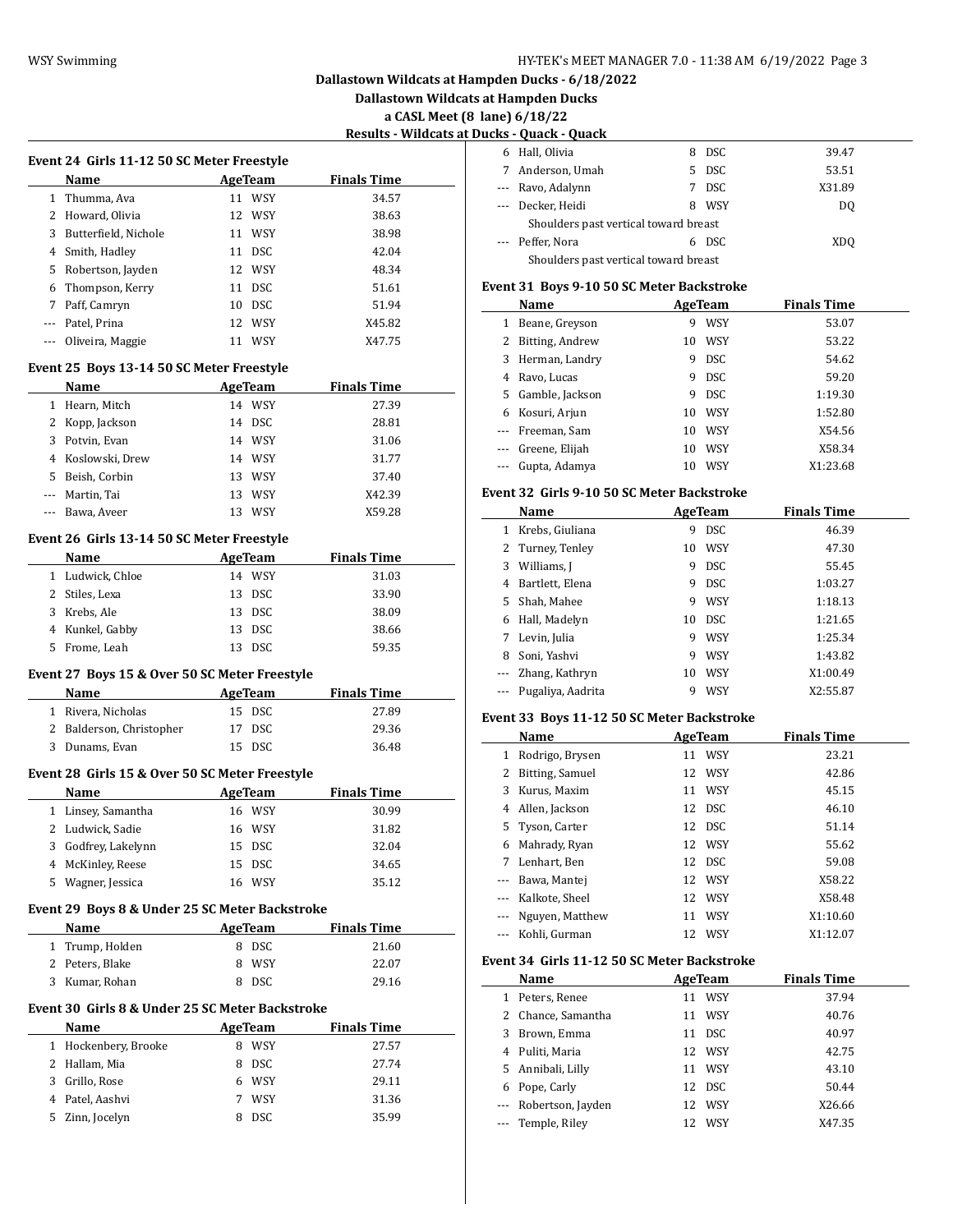**Dallastown Wildcats at Hampden Ducks**

**a CASL Meet (8 lane) 6/18/22**

**Results - Wildcats at Ducks - Quack - Quack**

|     | (Event 34 Girls 11-12 50 SC Meter Backstroke)     |         |   |                |                    |  |
|-----|---------------------------------------------------|---------|---|----------------|--------------------|--|
|     | Name                                              |         |   | <b>AgeTeam</b> | <b>Finals Time</b> |  |
|     | Butterfield, Nichole                              |         |   | 11 WSY         | X48.17             |  |
|     | --- Patel, Prina                                  |         |   | 12 WSY         | X50.15             |  |
|     | --- Oliveira, Maggie                              |         |   | 11 WSY         | X1:05.08           |  |
|     | --- Lawania, Garvita                              |         |   | 11 WSY         | X1:24.33           |  |
|     | Event 35 Boys 13-14 50 SC Meter Backstroke        |         |   |                |                    |  |
|     | Name                                              |         |   | <b>AgeTeam</b> | <b>Finals Time</b> |  |
|     | 1 Anderson, Arijah                                |         |   | 13 DSC         | 33.20              |  |
|     | 2 Koslowski, Drew                                 |         |   | 14 WSY         | 37.48              |  |
|     | 3 Beish, Corbin                                   |         |   | 13 WSY         | 53.04              |  |
|     | --- Bawa, Aveer                                   |         |   | 13 WSY         | NS                 |  |
|     | Event 36 Girls 13-14 50 SC Meter Backstroke       |         |   |                |                    |  |
|     |                                                   |         |   |                | <b>Finals Time</b> |  |
|     | Name                                              |         |   | <b>AgeTeam</b> |                    |  |
|     | 1 Ludwick, Chloe                                  |         |   | 14 WSY         | 37.47              |  |
|     | 2 Brown, Ariana                                   |         |   | 13 DSC         | 38.65              |  |
|     | 3 Brown, Sydney                                   |         |   | 14 DSC         | 41.55              |  |
|     | 4 Klinedinst, Marley                              |         |   | 14 DSC         | 50.00              |  |
|     | --- Frome, Leah                                   |         |   | 13 DSC         | DQ                 |  |
|     | Shoulders past vertical toward breast             |         |   |                |                    |  |
|     | Event 37 Boys 15 & Over 50 SC Meter Backstroke    |         |   |                |                    |  |
|     | Name                                              |         |   | <b>AgeTeam</b> | <b>Finals Time</b> |  |
|     | 1 Krebs, Noah                                     |         |   | 16 DSC         | 30.96              |  |
|     | 2 Balderson, Christopher                          |         |   | 17 DSC         | 34.65              |  |
|     | 3 Dunams, Evan                                    |         |   | 15 DSC         | 51.78              |  |
|     | Event 38 Girls 15 & Over 50 SC Meter Backstroke   |         |   |                |                    |  |
|     | Name                                              |         |   | <b>AgeTeam</b> | <b>Finals Time</b> |  |
|     | 1 Keefer, Morgan                                  |         |   | 15 WSY         | 35.33              |  |
|     | 2 Hazlett, Lauren                                 |         |   | 15 DSC         | 38.47              |  |
|     | 3 Godfrey, Lakelynn                               |         |   | 15 DSC         | 40.57              |  |
|     | 4 Wagner, Jessica                                 |         |   | 16 WSY         | 43.64              |  |
|     |                                                   |         |   |                |                    |  |
|     | Event 39 Boys 9-10 100 SC Meter Freestyle<br>Name |         |   | AgeTeam        | <b>Finals Time</b> |  |
|     |                                                   |         |   |                |                    |  |
|     | 1 Freeman, Sam                                    |         |   | 10 WSY         | 1:44.78            |  |
|     | 47.38                                             | 1:44.78 |   |                |                    |  |
|     | 2 Greene, Elijah                                  |         |   | 10 WSY         | 1:45.30            |  |
|     | 52.14                                             | 1:45.30 |   |                |                    |  |
| 3   | Ravo, Lucas                                       |         |   | 9 DSC          | 1:52.51            |  |
|     | 52.60                                             | 1:52.51 |   |                |                    |  |
| 4   | Bingham, Jackson                                  |         | 9 | DSC            | 1:56.31            |  |
|     | 50.73                                             | 1:56.31 |   |                |                    |  |
|     | 5 Gamble, Jackson                                 |         |   | 9 DSC          | 2:29.87            |  |
| 6   | Palla, Prabhav                                    |         | 9 | WSY            | 2:51.46            |  |
|     | 1:19.54                                           | 2:51.46 |   |                |                    |  |
| 7   | Kosuri, Arjun                                     |         |   | 10 WSY         | 3:10.69            |  |
|     | 1:32.69                                           | 3:10.69 |   |                |                    |  |
| --- | Gupta, Adamya                                     |         |   | 10 WSY         | X2:27.87           |  |
|     | 1:12.72                                           | 2:27.87 |   |                |                    |  |
|     | Herman, Landry                                    |         | 9 | DSC            | NS                 |  |

| Event 40 Girls 9-10 100 SC Meter Freestyle |                   |         |    |         |                    |  |  |
|--------------------------------------------|-------------------|---------|----|---------|--------------------|--|--|
|                                            | Name              |         |    | AgeTeam | <b>Finals Time</b> |  |  |
| $\mathbf{1}$                               | Pool, Ryan        |         | 10 | - DSC   | 1:21.77            |  |  |
|                                            | 38.94             | 1:21.77 |    |         |                    |  |  |
|                                            | Brown, Maci       |         | 10 | DSC.    | 1:39.42            |  |  |
|                                            | 46.98             | 1:39.42 |    |         |                    |  |  |
|                                            | 3 Trump, Caroline |         | 9  | DSC.    | 1:41.70            |  |  |
| 4                                          | Krebs, Laura      |         | 9  | DSC.    | 2:03.56            |  |  |
|                                            | 55.20             | 2:03.56 |    |         |                    |  |  |
| 5                                          | Zhang, Kathryn    |         | 10 | WSY     | 2:03.96            |  |  |

#### **Event 41 Boys 11-12 100 SC Meter Freestyle**

|    | Name               |         |    | AgeTeam    | <b>Finals Time</b> |
|----|--------------------|---------|----|------------|--------------------|
| 1  | Keefer, Grant      |         |    | 12 WSY     | 1:04.45            |
|    | 30.66              | 1:04.45 |    |            |                    |
|    | 2 Anderson, Ezriah |         | 11 | <b>DSC</b> | 1:05.61            |
|    | 31.11              | 1:05.61 |    |            |                    |
| 3  | Kurus, Maxim       |         | 11 | <b>WSY</b> | 1:24.96            |
|    | 39.00              | 1:24.96 |    |            |                    |
| 4  | Mastromatteo, Max  |         |    | 12 DSC     | 1:43.33            |
|    | 45.25              | 1:43.33 |    |            |                    |
| 5. | Mahrady, Ryan      |         | 12 | WSY        | 1:50.88            |
| 6  | Lenhart, Ben       |         | 12 | DSC        | 1:51.81            |

#### **Event 42 Girls 11-12 100 SC Meter Freestyle**

|    | Name            |         |    | <b>AgeTeam</b> | <b>Finals Time</b> |
|----|-----------------|---------|----|----------------|--------------------|
| 1  | Rogers, Sierra  |         |    | 12 WSY         | 1:11.73            |
|    | 34.06           | 1:11.73 |    |                |                    |
| 2  | Kimmel, Olivia  |         |    | 11 WSY         | 1:12.02            |
|    | 34.54           | 1:12.02 |    |                |                    |
| 3  | Puliti, Maria   |         |    | 12 WSY         | 1:19.89            |
|    | 39.08           | 1:19.89 |    |                |                    |
| 4  | Brown, Emma     |         |    | 11 DSC         | 1:21.31            |
|    | 37.50           | 1:21.31 |    |                |                    |
| 5. | Annibali, Lilly |         |    | 11 WSY         | 1:23.80            |
|    | 38.99           | 1:23.80 |    |                |                    |
| 6  | Pope, Carly     |         |    | 12 DSC         | 1:27.11            |
|    | 41.16           | 1:27.11 |    |                |                    |
| 7  | Paff, Camryn    |         | 10 | <b>DSC</b>     | 1:54.06            |
|    | Thumma, Ava     |         | 11 | WSY            | X1:18.29           |

#### **Event 43 Boys 13-14 100 SC Meter Freestyle**

|    | Name             |         |    | AgeTeam | <b>Finals Time</b> |
|----|------------------|---------|----|---------|--------------------|
| 1  | Hearn, Mitch     |         | 14 | WSY     | 1:00.05            |
|    | 28.91            | 1:00.05 |    |         |                    |
|    | 2 Kopp, Jackson  |         |    | 14 DSC  | 1:04.53            |
|    | 32.60            | 1:04.53 |    |         |                    |
|    | 3 Annibali, Luca |         | 13 | WSY     | 1:07.14            |
|    | 31.45            | 1:07.14 |    |         |                    |
| 4  | Potvin, Evan     |         | 14 | WSY     | 1:11.51            |
|    | 33.74            | 1:11.51 |    |         |                    |
| 5. | Beish, Corbin    |         | 13 | WSY     | 1:33.21            |
|    | 43.75            | 1:33.21 |    |         |                    |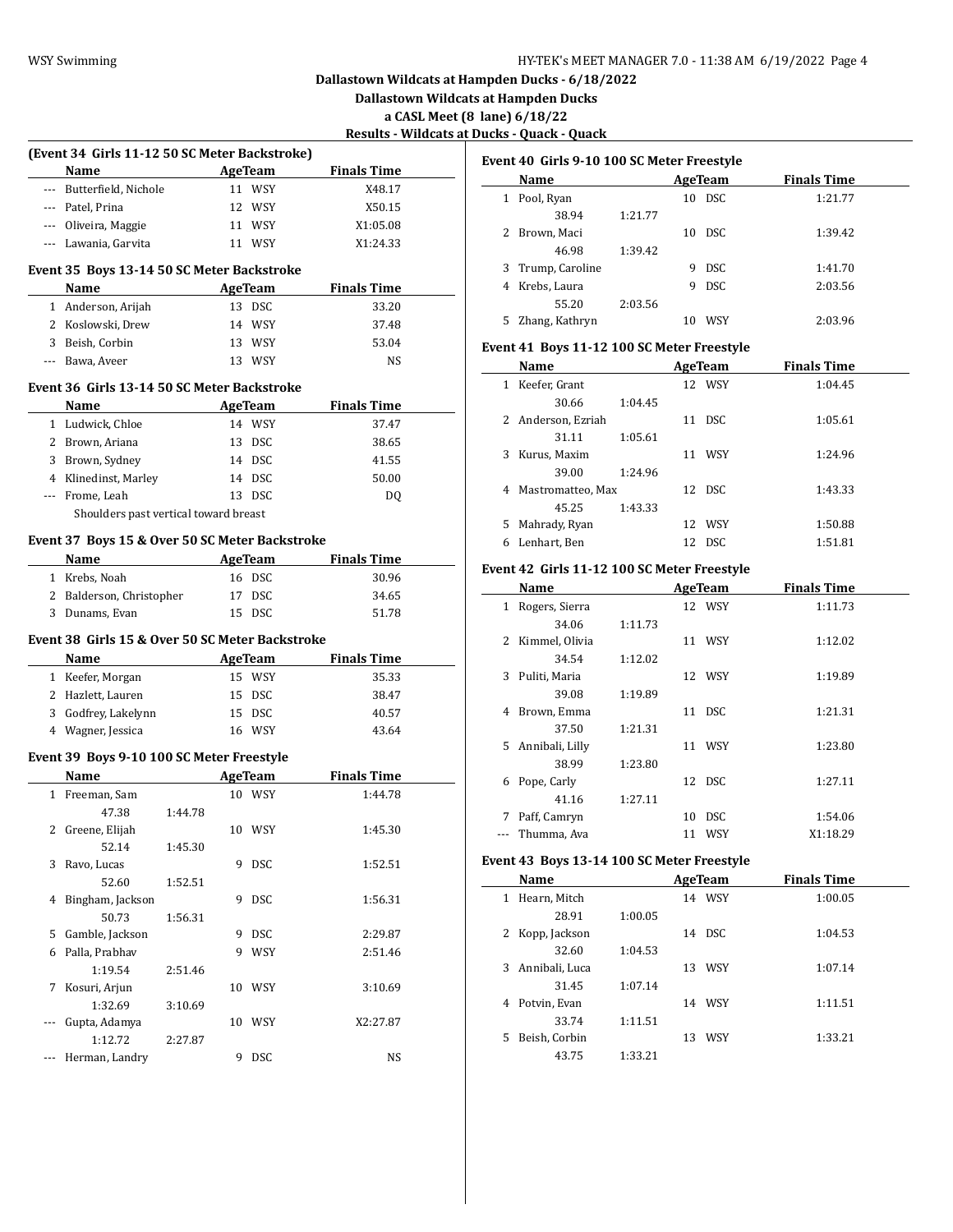**Dallastown Wildcats at Hampden Ducks**

**a CASL Meet (8 lane) 6/18/22**

**Results - Wildcats at Ducks - Quack - Quack**

L.

 $\overline{\phantom{a}}$ 

 $\overline{a}$ 

|   | Event 44 Girls 13-14 100 SC Meter Freestyle |         |    |            |                    |  |  |  |
|---|---------------------------------------------|---------|----|------------|--------------------|--|--|--|
|   | <b>Name</b>                                 |         |    | AgeTeam    | <b>Finals Time</b> |  |  |  |
|   | Stiles, Lexa                                |         | 13 | <b>DSC</b> | 1:17.09            |  |  |  |
|   | 36.61                                       | 1:17.09 |    |            |                    |  |  |  |
|   | 2 Kunkel, Gabby                             |         |    | 13 DSC     | 1:31.09            |  |  |  |
| 3 | Krebs. Ale                                  |         | 13 | DSC.       | 1:33.37            |  |  |  |
|   | 43.49                                       | 1:33.37 |    |            |                    |  |  |  |
|   | Frome, Leah                                 |         | 13 | DSC.       | 2:27.84            |  |  |  |

#### **Event 45 Boys 15 & Over 100 SC Meter Freestyle**

| Name                        | AgeTeam     | <b>Finals Time</b> |
|-----------------------------|-------------|--------------------|
| Seman, Alex                 | WSY<br>18   | 56.66              |
| 27.18<br>56.66              |             |                    |
| 2 Rivera, Nicholas          | 15 DSC      | 1:05.17            |
| 1:05.17<br>29.83            |             |                    |
| Balderson, Christopher<br>3 | 17 DSC      | 1:05.75            |
| 1:05.75<br>30.68            |             |                    |
| Dunams, Evan                | - DSC<br>15 | 1:31.71            |
|                             |             |                    |

#### **Event 46 Girls 15 & Over 100 SC Meter Freestyle**

|   | Name                |         | AgeTeam | <b>Finals Time</b> |  |
|---|---------------------|---------|---------|--------------------|--|
|   | Linsey, Samantha    |         | 16 WSY  | 1:08.81            |  |
|   | 33.03               | 1:08.81 |         |                    |  |
|   | 2 Godfrey, Lakelynn |         | 15 DSC  | 1:12.30            |  |
|   | 34.92               | 1:12.30 |         |                    |  |
| 3 | McKinley, Reese     |         | 15 DSC  | 1:19.10            |  |
|   | 36.92               | 1:19.10 |         |                    |  |

#### **Event 47 Boys 8 & Under 25 SC Meter Breaststroke**

| Name             | AgeTeam | <b>Finals Time</b> |
|------------------|---------|--------------------|
| 1 Trump, Holden  | 8 DSC   | 22.29              |
| 2 Peters, Blake  | 8 WSY   | 23.77              |
| 3 Diehl, William | 8 DSC   | 26.05              |

#### **Event 48 Girls 8 & Under 25 SC Meter Breaststroke**

|   | Name                |    | AgeTeam    | <b>Finals Time</b> |
|---|---------------------|----|------------|--------------------|
|   | Anderson, Izmarah   | 7  | <b>DSC</b> | 33.17              |
| 2 | Wabnik, Olivia, Liv | 7  | <b>DSC</b> | 37.61              |
| 3 | Buchs, Lily         | 8  | WSY        | 38.09              |
| 4 | Ravo, Adalynn       | 7  | <b>DSC</b> | 43.52              |
| 5 | Grillo, Rose        | 6. | WSY        | 48.00              |
| 6 | Peffer, Nora        | 6  | <b>DSC</b> | 51.74              |
|   | Patel, Aashvi       |    | WSY        | 53.77              |

#### **Event 49 Boys 9-10 50 SC Meter Breaststroke**

|    | Name             | AgeTeam |            | <b>Finals Time</b> |
|----|------------------|---------|------------|--------------------|
|    | Bitting, Andrew  | 10      | <b>WSY</b> | 1:04.69            |
|    | Beane, Greyson   | 9       | <b>WSY</b> | 1:05.83            |
| 3. | Freeman, Sam     | 10      | <b>WSY</b> | 1:11.56            |
| 4  | Bingham, Jackson | 9       | <b>DSC</b> | 1:26.19            |
| 5. | Paul, Aiden      | 10      | <b>DSC</b> | 1:31.81            |
| 6  | Frome, Max       | 10      | <b>DSC</b> | 1:33.53            |
|    | Palla, Prabhav   | 9       | <b>WSY</b> | DO.                |
|    | Butterfly kick   |         |            |                    |

#### **Event 50 Girls 9-10 50 SC Meter Breaststroke**

|   | Name               |    | AgeTeam    | <b>Finals Time</b> |
|---|--------------------|----|------------|--------------------|
|   | Blouch, Natalie    | 10 | WSY        | 48.58              |
|   | 2 Anderson, Xaviah | 9  | <b>DSC</b> | 49.52              |
| 3 | Zinn, Sophia       | 9  | <b>DSC</b> | 1:10.16            |
| 4 | DeBrunner, Cecelia | 9  | <b>WSY</b> | 1:14.54            |
|   | 5 Krebs, Laura     | 9  | <b>DSC</b> | 1:14.74            |
|   | Bartlett, Elena    |    | <b>DSC</b> | 1:23.68            |

#### **Event 51 Boys 11-12 50 SC Meter Breaststroke**

|   | Name                              | AgeTeam    | <b>Finals Time</b> |  |  |  |
|---|-----------------------------------|------------|--------------------|--|--|--|
|   | Rodrigo, Brysen                   | WSY        | 49.83              |  |  |  |
|   | 2 Mastromatteo, Max               | DSC.<br>12 | 53.13              |  |  |  |
| 3 | Allen, Jackson                    | 12 DSC     | 53.90              |  |  |  |
| 4 | Mahrady, Ryan                     | 12 WSY     | 1:03.58            |  |  |  |
|   | --- Nguyen, Matthew               | WSY        | DO                 |  |  |  |
|   | Arms not in same horizontal plane |            |                    |  |  |  |

#### **Event 52 Girls 11-12 50 SC Meter Breaststroke**

|   | Name              |    | AgeTeam    | <b>Finals Time</b> |  |
|---|-------------------|----|------------|--------------------|--|
| 1 | Chance, Samantha  | 11 | <b>WSY</b> | 46.02              |  |
|   | 2 Thumma, Ava     | 11 | <b>WSY</b> | 52.50              |  |
| 3 | Howard, Olivia    |    | 12 WSY     | 53.45              |  |
|   | 4 Smith, Hadley   | 11 | <b>DSC</b> | 54.66              |  |
|   | 5 Stiles, Delaney |    | 11 DSC     | 57.25              |  |
| 6 | Temple, Riley     |    | 12 WSY     | 59.88              |  |
| 7 | Paff, Camryn      |    | 10 DSC     | 1:07.96            |  |
|   | Patel, Prina      |    | 12 WSY     | X55.65             |  |
|   | Lawania, Garvita  | 11 | <b>WSY</b> | XD <sub>O</sub>    |  |
|   | One hand touch    |    |            |                    |  |

## **Event 53 Boys 13-14 50 SC Meter Breaststroke**

| Name               | AgeTeam | <b>Finals Time</b> |  |
|--------------------|---------|--------------------|--|
| 1 Anderson, Arijah | 13 DSC  | 40.68              |  |
| 2 Potvin, Evan     | 14 WSY  | 44.50              |  |
| 3 Martin, Tai      | 13 WSY  | 53.67              |  |

#### **Event 54 Girls 13-14 50 SC Meter Breaststroke**

| Name            | AgeTeam | <b>Finals Time</b> |
|-----------------|---------|--------------------|
| 1 Brown, Sydney | 14 DSC  | 46.41              |
| 2 Krebs, Ale    | 13 DSC  | 56.30              |
| 3 Kunkel, Gabby | 13 DSC  | 1:01.45            |

#### **Event 55 Boys 15 & Over 50 SC Meter Breaststroke**

| <b>Name</b>   | AgeTeam | <b>Finals Time</b> |  |
|---------------|---------|--------------------|--|
| 1 Krebs, Noah | 16 DSC  | 47.94              |  |

#### **Event 56 Girls 15 & Over 50 SC Meter Breaststroke**

| Name               | AgeTeam | <b>Finals Time</b> |
|--------------------|---------|--------------------|
| 1 Ludwick, Sadie   | 16 WSY  | 40.45              |
| 2 McKinley, Reese  | 15 DSC  | 47.94              |
| 3 Johnston, Lily   | 15 WSY  | 49.18              |
| --- Fisher, Lauren | 16 WSY  | NS                 |

#### **Event 57 Boys 8 & Under 25 SC Meter Butterfly**

| Name            | AgeTeam | <b>Finals Time</b> |  |
|-----------------|---------|--------------------|--|
| 1 Peters, Blake | 8 WSY   | 21.14              |  |
| 2 Trump, Holden | 8 DSC   | 23.12              |  |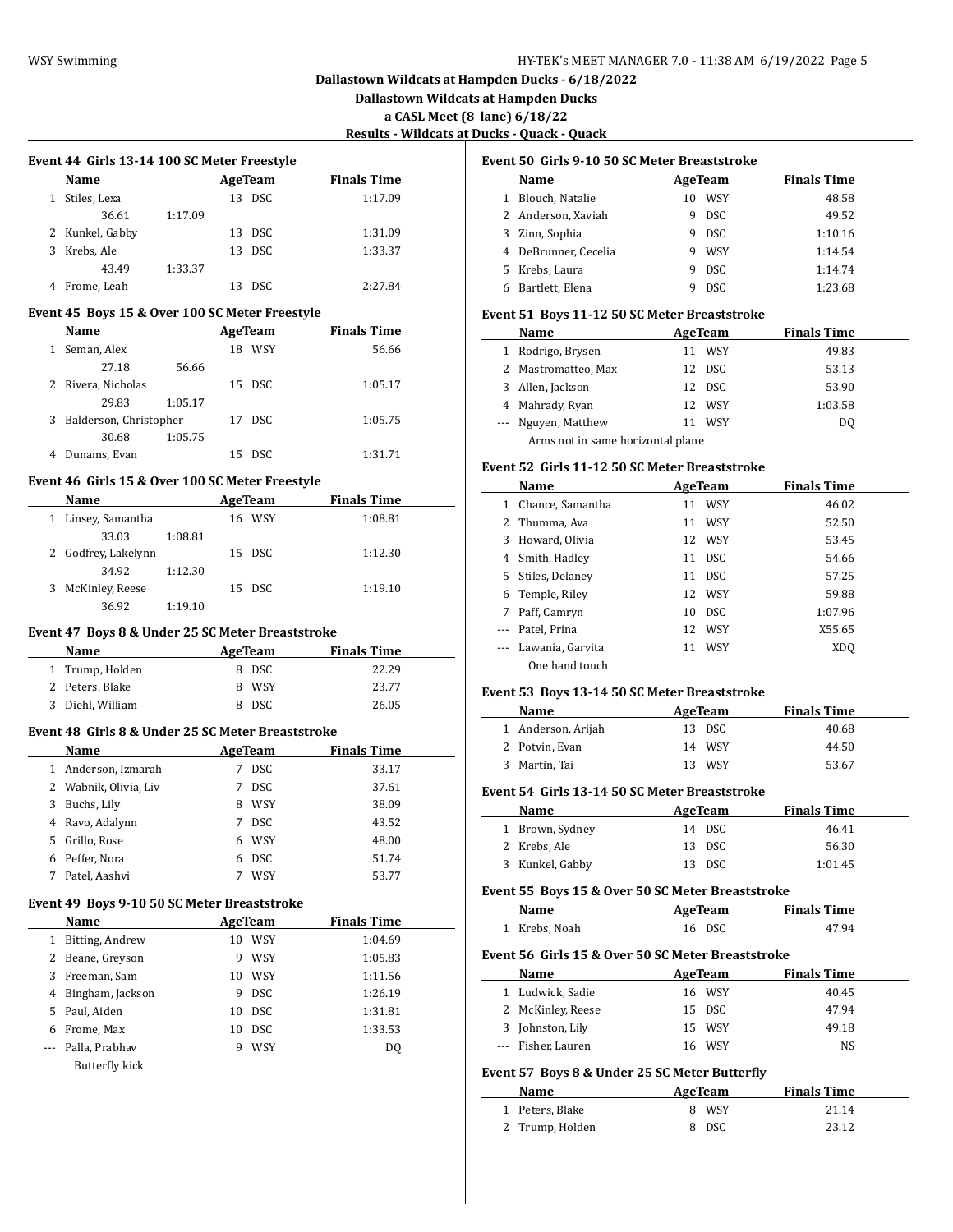**Dallastown Wildcats at Hampden Ducks**

**a CASL Meet (8 lane) 6/18/22**

| Results - Wildcats at Ducks - Quack - Quack |  |  |  |
|---------------------------------------------|--|--|--|
|                                             |  |  |  |

 $\overline{\phantom{a}}$ 

|     | (Event 57 Boys 8 & Under 25 SC Meter Butterfly) |         |                |                    |  |
|-----|-------------------------------------------------|---------|----------------|--------------------|--|
|     | Name                                            | AgeTeam |                | <b>Finals Time</b> |  |
| 3   | Diehl, William                                  |         | 8 DSC          | 27.50              |  |
|     | Event 58 Girls 8 & Under 25 SC Meter Butterfly  |         |                |                    |  |
|     | Name                                            |         | <b>AgeTeam</b> | <b>Finals Time</b> |  |
|     | 1 Hazlett, Morgan                               |         | 8 DSC          | 29.11              |  |
|     | 2 Wabnik, Olivia, Liv                           | 7       | <b>DSC</b>     | 30.11              |  |
|     | 3 Anderson, Izmarah                             |         | 7 DSC          | 32.62              |  |
|     | 4 Hockenbery, Brooke                            |         | 8 WSY          | 32.72              |  |
|     | 5 Buchs, Lily                                   |         | 8 WSY          | 33.82              |  |
|     | 6 Decker, Heidi                                 |         | 8 WSY          | 38.00              |  |
|     | 7 Grillo, Rose                                  |         | 6 WSY          | 38.25              |  |
|     | --- Anderson, Umah                              |         | 5 DSC          | DQ                 |  |
|     | Alternating Kick                                |         |                |                    |  |
|     | Event 59 Boys 9-10 50 SC Meter Butterfly        |         |                |                    |  |
|     | Name                                            |         | <b>AgeTeam</b> | <b>Finals Time</b> |  |
|     | 1 Ravo, Lucas                                   | 9       | DSC            | 1:02.30            |  |
|     |                                                 |         |                |                    |  |
|     | Event 60 Girls 9-10 50 SC Meter Butterfly       |         |                |                    |  |
|     | Name                                            |         | AgeTeam        | <b>Finals Time</b> |  |
|     | 1 Pool, Ryan                                    |         | 10 DSC         | 42.87              |  |
|     | 2 Blouch, Natalie                               |         | 10 WSY         | 44.43              |  |
|     | 3 Turney, Tenley                                |         | 10 WSY         | 47.02              |  |
|     | 4 Brown, Maci                                   |         | 10 DSC         | 52.38              |  |
|     | 5 McCarthy, Summer                              |         | 9 DSC          | 54.58              |  |
|     | 6 Raczkowski, Peyton                            |         | 9 DSC          | 1:14.75            |  |
|     | Event 61 Boys 11-12 50 SC Meter Butterfly       |         |                |                    |  |
|     | Name                                            |         | AgeTeam        | <b>Finals Time</b> |  |
|     | 1 Anderson, Ezriah                              |         | 11 DSC         | 33.07              |  |
|     | 2 Keefer, Grant                                 |         | 12 WSY         | 33.15              |  |
| --- | Bitting, Samuel                                 |         | 12 WSY         | DQ                 |  |
|     | Non-simultaneous arms                           |         |                |                    |  |
|     | Tyson, Carter                                   |         | 12 DSC         | DQ                 |  |
|     |                                                 |         |                |                    |  |
|     |                                                 |         |                |                    |  |
|     | Kick breaststroke type                          |         |                |                    |  |
|     | Event 62 Girls 11-12 50 SC Meter Butterfly      |         |                |                    |  |
|     | Name                                            |         | AgeTeam        | <b>Finals Time</b> |  |
| 1   | Rogers, Sierra                                  | 12      | WSY            | 36.48              |  |
| 2   | Peters, Renee                                   |         | 11 WSY         | 36.68              |  |
| 3   | Kimmel, Olivia                                  | 11      | WSY            | 39.84              |  |
|     | 4 Brown, Emma                                   | 11      | <b>DSC</b>     | 40.18              |  |
|     | 5 Butterfield, Nichole                          | 11      | WSY            | 50.99              |  |
|     | 6 Thompson, Kerry                               | 11      | <b>DSC</b>     | 1:04.60            |  |
|     | Event 63 Boys 13-14 50 SC Meter Butterfly       |         |                |                    |  |
|     | Name                                            |         | <b>AgeTeam</b> | <b>Finals Time</b> |  |
|     | 1 Kopp, Jackson                                 |         | 14 DSC         | 33.09              |  |
|     | 2 Koslowski, Drew                               |         | 14 WSY         | 33.81              |  |
|     | 3 Annibali, Luca                                |         | 13 WSY         | 37.20              |  |
|     | 4 Martin, Tai                                   |         | 13 WSY         | 53.42              |  |
|     | Event 64 Girls 13-14 50 SC Meter Butterfly      |         |                |                    |  |
|     | Name                                            |         | <b>AgeTeam</b> | <b>Finals Time</b> |  |
| 1   | Ludwick, Chloe                                  |         | 14 WSY         | 34.94              |  |
| 2   | Brown, Ariana                                   | 13      | DSC            | 35.07              |  |

|              | <b>Jucks - Quack - Quack</b>                          |    |              |                             |
|--------------|-------------------------------------------------------|----|--------------|-----------------------------|
| 3            | Stiles, Lexa                                          | 13 | <b>DSC</b>   | 37.54                       |
|              | 4 Klinedinst, Marley                                  |    | 14 DSC       | 49.49                       |
|              | Event 65 Boys 15 & Over 50 SC Meter Butterfly         |    |              |                             |
|              | Name                                                  |    | AgeTeam      | <b>Finals Time</b>          |
|              | 1 Seman, Alex                                         |    | 18 WSY       | 28.95                       |
|              | 2 Rivera, Nicholas                                    |    | 15 DSC       | 29.34                       |
|              | Event 66 Girls 15 & Over 50 SC Meter Butterfly        |    |              |                             |
|              | Name                                                  |    | AgeTeam      | <b>Finals Time</b>          |
|              | 1 Keefer, Morgan                                      |    | 15 WSY       | 33.57                       |
|              | 2 Hazlett, Lauren                                     |    | 15 DSC       | 35.99                       |
| 3            | Wagner, Jessica                                       |    | 16 WSY       | 41.36                       |
| 4            | Johnston, Lily                                        |    | 15 WSY       | 43.69                       |
|              | Event 68 Girls 8 & Under 100 SC Meter Freestyle Relay |    |              |                             |
|              | Team                                                  |    | Relay        | <b>Finals Time</b>          |
| $\mathbf{1}$ | DSC                                                   |    | A            | 1:34.90                     |
|              | 1) Wabnik, Olivia, Liv 7                              |    |              | 2) r:+0.0 Hallam, Mia 8     |
|              | 3) r:+0.0 Anderson, Izmarah 7                         |    |              | 4) r:+0.0 Hazlett, Morgan 8 |
|              | 52.12<br>1:34.90                                      |    |              |                             |
|              | 2 WSY                                                 |    | A            | 1:45.90                     |
|              | 1) Buchs, Lily 8                                      |    |              | 2) Grillo, Rose 6           |
|              | 3) r:+0.0 Hockenbery, Brooke 8                        |    |              | 4) r:+0.0 Decker, Heidi 8   |
| 3            | <b>DSC</b>                                            |    | B            | 2:29.11                     |
|              | 1) Hall, Olivia 8                                     |    |              | 2) Ravo, Adalynn 7          |
|              | 3) r:+0.0 Anderson, Umah 5                            |    |              | 4) r:+0.0 Zinn, Jocelyn 8   |
|              | 1:15.69<br>2:29.11                                    |    |              |                             |
|              | Event 69 Boys 9-10 200 SC Meter Freestyle Relay       |    |              |                             |
|              | Team                                                  |    | <b>Relay</b> | <b>Finals Time</b>          |

| Team                        |         | Relay        | <b>Finals Time</b>           |  |
|-----------------------------|---------|--------------|------------------------------|--|
| <b>DSC</b>                  |         | A            | 3:05.18                      |  |
| 1) Herman, Landry 9         |         |              | 2) r:+0.0 Ravo, Lucas 9      |  |
| 3) r:+0.0 Diehl, William 8  |         |              | 4) $r: +0.0$ Trump, Holden 8 |  |
| 46.97                       | 1:37.85 | 2:23.08      | 3:05.18                      |  |
| DSC.                        |         | В            | 3:21.24                      |  |
| 1) Bingham, Jackson 9       |         |              | 2) r:+0.0 Paul, Aiden 10     |  |
| 3) r:+0.0 Gamble, Jackson 9 |         |              | 4) r:+0.0 Frome, Max 10      |  |
| WSY                         |         | А            | NS                           |  |
| 1) Gupta, Adamya 10         |         |              | 2) r:+0.0 Kosuri, Arjun 10   |  |
| 3) r:+0.0 Palla, Prabhav 9  |         | 4) $r: +0.0$ |                              |  |

#### **Event 70 Girls 9-10 200 SC Meter Freestyle Relay**

|   | Team                           |         | Relay   | <b>Finals Time</b>             |
|---|--------------------------------|---------|---------|--------------------------------|
| 1 | <b>DSC</b>                     |         | A       | 2:41.30                        |
|   | 1) Krebs, Giuliana 9           |         |         | 2) r:+0.0 Brown, Maci 10       |
|   | 3) r:+0.0 Anderson, Xaviah 9   |         |         | 4) r:+0.0 Pool, Ryan 10        |
|   | 44.22                          | 1:28.25 | 2:04.35 | 2:41.30                        |
|   | 2 DSC                          |         | C       | 3:03.98                        |
|   | 1) Zinn, Sophia 9              |         |         | 2) r:+0.0 Trump, Caroline 9    |
|   | 3) r:+0.0 McCarthy, Summer 9   |         |         | 4) r:+0.0 Williams, J 9        |
| 3 | WSY                            |         | A       | 3:16.86                        |
|   | 1) Blouch, Natalie 10          |         |         | $2)$ r:+0.0 Turney, Tenley 10  |
|   | 3) r:+0.0 DeBrunner, Cecelia 9 |         |         | 4) $r: +0.0$ Zhang, Kathryn 10 |
|   | 36.26                          | 1:19.19 | 3:18.40 | 3:16.86                        |
| 4 | <b>DSC</b>                     |         | B       | 4:01.35                        |
|   | 1) Hall, Madelyn 10            |         |         | 2) r:+0.0 Bartlett, Elena 9    |
|   | 3) r:+0.0 Raczkowski, Peyton 9 |         |         | 4) r:+0.0 Krebs, Laura 9       |
|   | 1:01.77                        |         | 3:12.47 | 4:01.35                        |